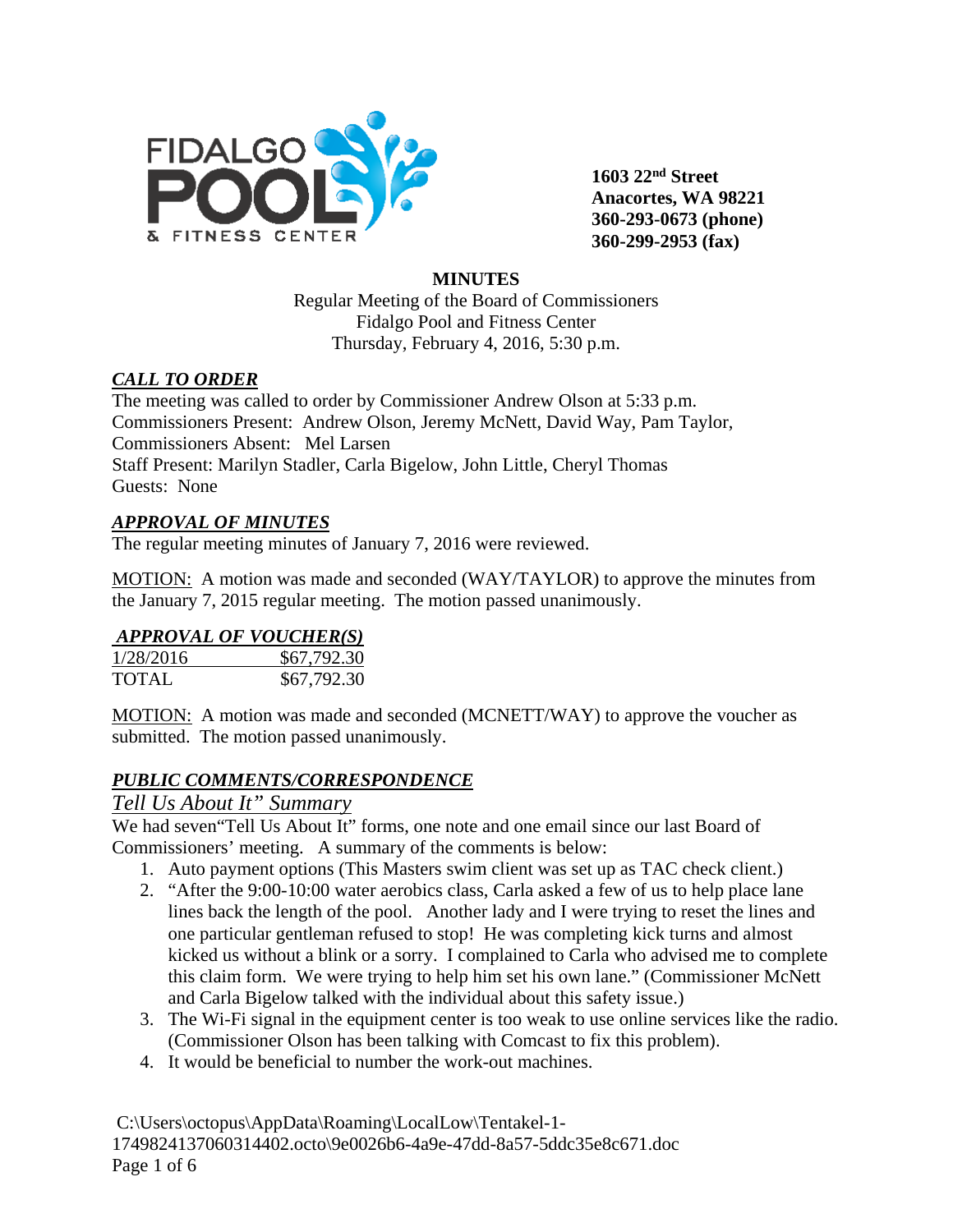- 5. Please start automatic payments for monthly members it's easy and cheap. It saves on time for your staff and it's a  $21<sup>st</sup>$  century feature for members. Wednesday nights are a scheduling disaster with five swimmers per lane. (Automatic payments are expensive. We are still having problems with the automatic payment system with check payments. This is being addressed for the future. The District may have to raise fees when automatic payments are instituted.)
- 6. I just wanted to take a moment to share how appreciative I am for Marta; we "early birds" are very lucky to have someone so diligent opening the club; she always has a smile , a kind word & seems very able to problem solve all sorts of issues. The pool/fitness center benefits so much from such a capable employee.
- 7. Two people requested hand sanitizers in the weight & group exercise rooms. (We will supply.)
- 8. Someone asked that the rubber pad near the dive area be replaced. (We are checking.)

# *Thunderbird Aquatic Club (TAC) – Coach Jason Hunter*

- TAC numbers are:
	- Home School:  $15 (+3)$ Bronze: 25 (+2) Silver: 19 (-5) Gold: 17 (-3) Juniors: 25 (0) Seniors: 4 Masters: 16 Total 105 without masters Active  $+$  or  $-3$
- Our home school group is doing very well. This is still a strong group and seems to keep bringing in new families from over the area.
- TAC had their first meet of the year. It was a home meet that had 280 swimmers compete. The team saw 90% time drops from all swimmers. The team took  $2<sup>nd</sup>$  place missing  $1<sup>st</sup>$  by 20 points. The team had 71 swimmers in the meet, one of the largest showings for the team.
- Jan.  $14<sup>th</sup>$ -17<sup>th</sup> TAC attended the Washington Open meet in Federal Way, there was 76 teams and 989 swimmers. TAC took 23 swimmers to the meet and placed 31st. The highest placement was from a relay that took  $9<sup>th</sup>$  overall. There was a lot of fast swimming and Jason was very happy with the results, during the meet three records were broken as well.
- TAC Masters hosted a meet on the  $24<sup>th</sup>$  and 97 swimmers attend. This was slightly smaller than last year and everybody had a great time. TACM swam very well and the team placed 1<sup>st</sup> overall, an improvement from last year.
- TAC competed in the Winter Challenge meet hosted by the Bellingham Bay swim club. They are taking 37 swimmers to the meet and Jason is hoping to see a bunch of their younger swimmers really take off. No results since this is being written before the meet took place.
- Goals for the upcoming month are, take the largest group ever to AGI, place at Sr. Sectionals and start a recruitment campaign to add an additional 20 swimmers to the program.

# *Aquatics & Fitness Report – Aquatic & Fitness Manager Carla Bigelow*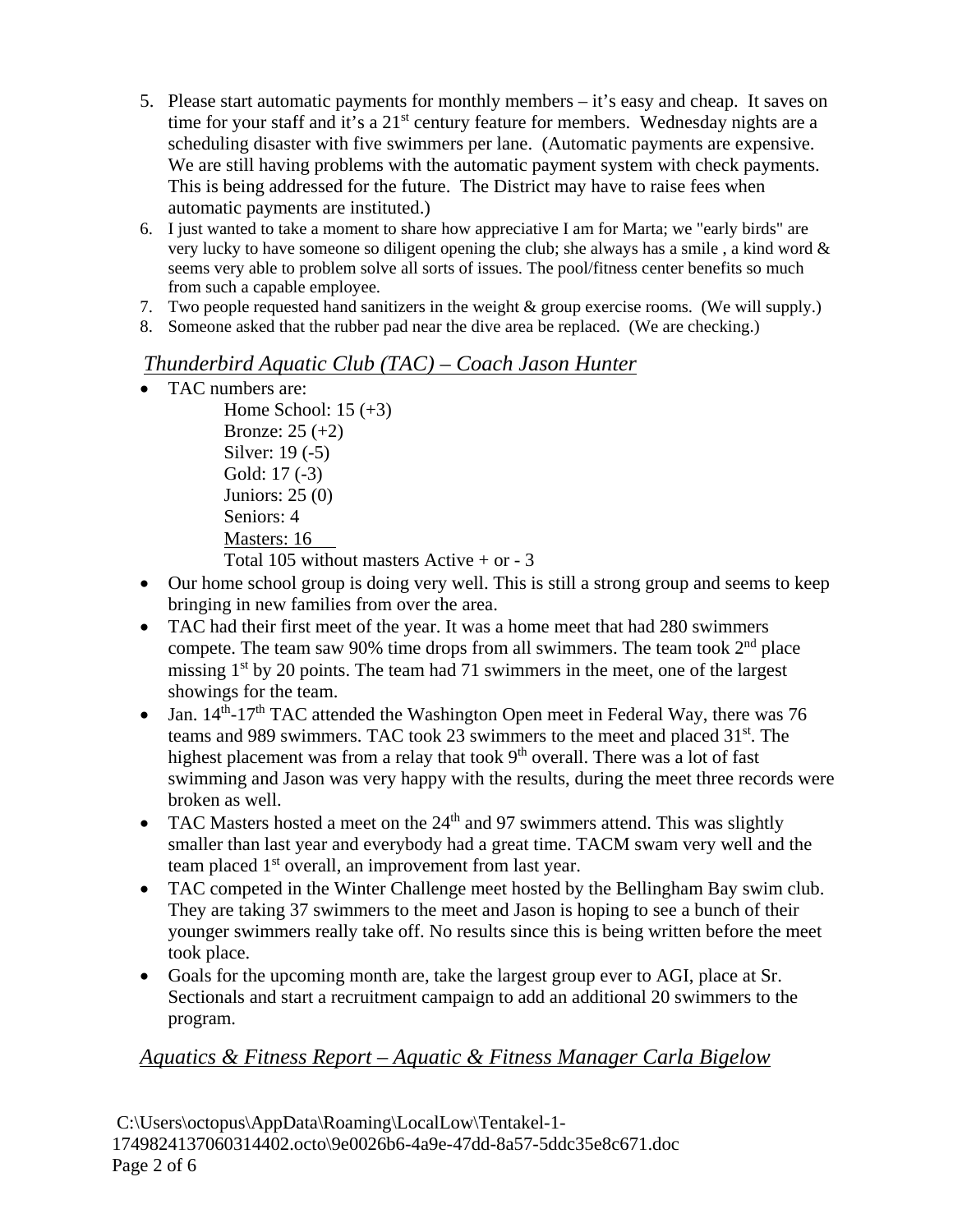- **SilverSneakers®:** In November 2015, 173 out of 714 enrollees participated for 1,106 visits. In December 2015, 153 out of 678 enrollees participated for 1,117 visits.
- Silver&Fit®: In November 2015, 4 out of 8 enrollees participated for 37 visits. In December 2015, 5 out of 10 enrollees participated for 36 visits.
- **At Your Best®:** In November 2015, 16 out of 20 enrollees participated for 123 visits. In December 2015, 14 out of 22 enrollees participated for 125 visits.

## *AQUATICS*

• **Continuing Education:** 

Instructor Lori will be attending the Aquatic Therapy & Rehabilitation Institute's Professional Development Days in Seattle on March 19 - 20. She will be training with Ruth Sova, MS, ATRIC and Linda Huey, MS who are experts in the field of aquatic therapy. AFM Bigelow will be attending the Aquastrength Level 1 Instructor training in Vancouver, BC on February 27.

- John Vanderzicht Pool in Oak Harbor will be offering a Water Safety Instructor certification course June 28 - July 3. Several of the swim instructors have indicated an interest in attending. They will also be offering a Lifeguard Instructor (LGI) course in conjunction with a Lifeguard certification course in early April. Some of our Head Guards may be interested in obtaining an LGI certification. Each course has a fee of about \$250.
- **ARC Swim Lessons:** There are currently 117 students enrolled in ARC swim lessons. The February session begins February 8th and is filling up.
- The Swinomish Tribe prepaid for 6 weeks of swim lessons for 25 children.
- **New Staff Members:** The Aquatics Department is please to welcome Jillian Dees as a Head Lifeguard and Swim Instructor, Brayden DeGroot as a Lifeguard, Mitch Wiley and Olivia West as Swim Instructor Aides.
- **Ollie Issue:** Different times have been set aside for certain age groups to use Ollie in order to prevent injury.

*FITNESS*

• **Classes:** 

Monday/Wednesday evening Zumba has been cancelled due to lack of participation. Instructor Jillian will remain on staff as a substitute. AFM Bigelow is looking at adding a Senior Fall Prevention class once or twice a week.

• **Continuing Education:**

AFM Bigelow is in discussions with Healthways/SilverSneakers® about hosting a Silver Sneakers® Instructor Certification at FPFC. The majority of recent trainings have been held across the state or in the Portland, Oregon area.

• **Equipment:**

Precor Maintenance came January 29 for the quarterly equipment maintenance. This was the last visit under the warranty plan. AFM Bigelow and MM Little have arranged to have the quarterly maintenance continue in order to keep the equipment in good repair and running smoothly.

# *Administration – Executive Director Marilyn Stadler & Business Manager Cheryl Thomas*

• The Active Military Program for December 2015 was 84 visits by 40 different participants, YTD 245 and the usage by military families for December was 111 visits.

C:\Users\octopus\AppData\Roaming\LocalLow\Tentakel-1- 1749824137060314402.octo\9e0026b6-4a9e-47dd-8a57-5ddc35e8c671.doc Page 3 of 6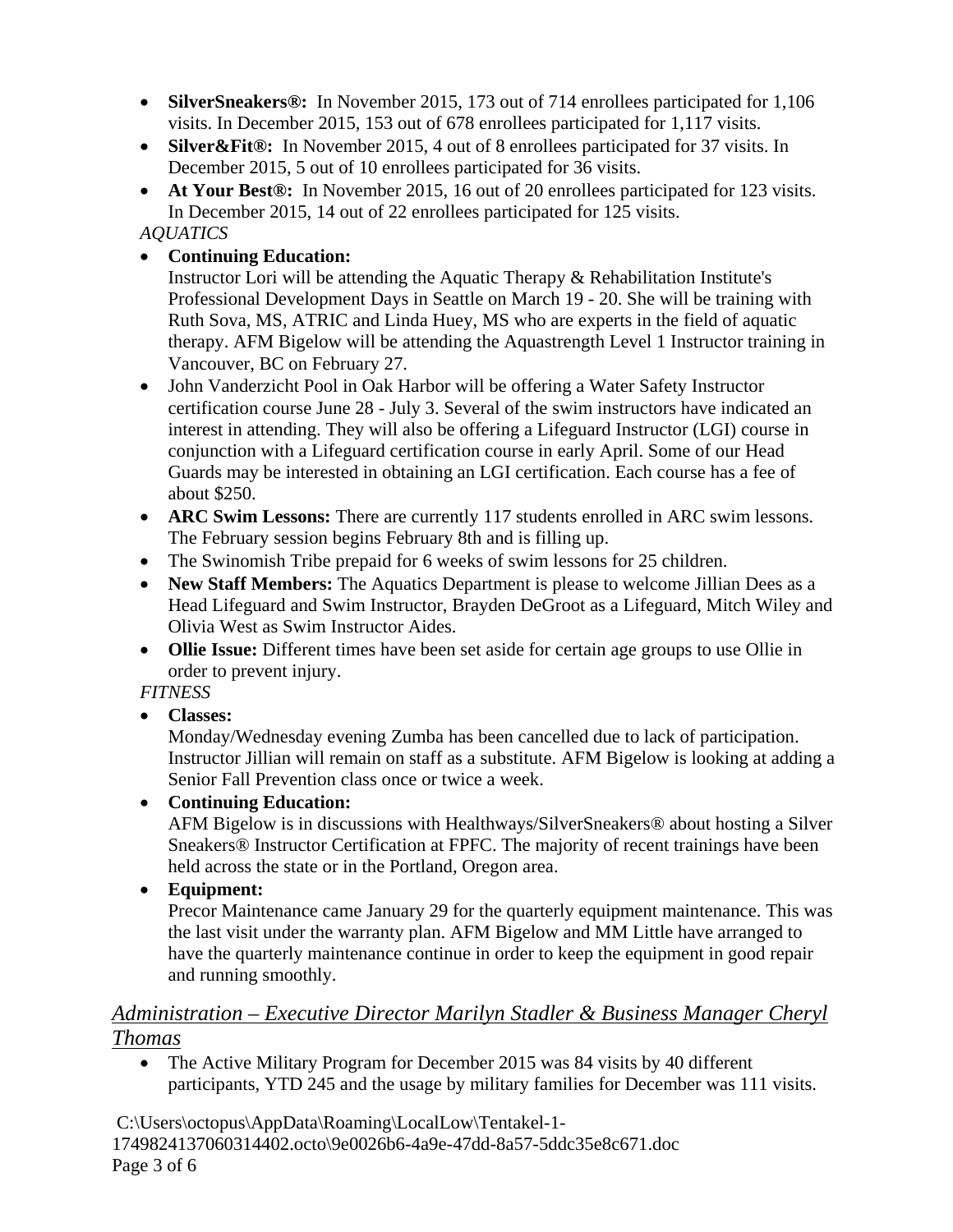| <b>Month</b>     | # of Visits | <b>Month</b>        | # of Visits |  |
|------------------|-------------|---------------------|-------------|--|
| October 2014     | 53          | October 2015        | 89          |  |
| November 2014    | 34          | November 2015       | 72          |  |
| December 2014    | 46          | December 2015       | 84          |  |
| January 2015     | 23          | January 2016        |             |  |
| February 2015    | 49          | February 2016       |             |  |
| March 2015       | 97          | March 2016          |             |  |
| April 2015       | 72          | April 2016          |             |  |
| May 2015         | 72          | May 2016            |             |  |
| June 2015        | 48          | June 2016           |             |  |
| <b>July 2015</b> | 69          | <b>July 2016</b>    |             |  |
| August 2015      | 86          | August 2016         |             |  |
| September 2015   | 69          | September 2016      |             |  |
| <b>TOTAL</b>     | 718         | <b>TOTAL</b><br>245 |             |  |

- Other statistics:
- 1. The FPFC total number of visits for December 2015 was 3,672 and January December 2015 Year-to-Date was 43,666. The FPFC total number of visits for December 2014 was 3,171 and January – December 2014 Year-to-Date was 37,359. These statistics also don't include the visits from Physical Therapy patrons, swim meet participants or rentals.
- Fidalgo Pool Forum has not received any interest at the time.
- Twenty-one people have registered on-line since the promotion started (1 Guemes, 3 Oak Harbor, 1 La Conner, 1 Mount Vernon and the rest were from Anacortes).
- Since we continue to have problems with Quickbooks, we have hired anexpect in Quickbooks to resolve the issues.
- Business Manager Cheryl Thomas is trouble shooting problems with the debit card system used for TAC members.

## *Maintenance – John Little*

- Aquatic Specialty Services serviced the UV system including renewal of the UV light.
- All wall repair, surface prep and priming is completed for the upper fitness room. Everything but the alcove has been painted. The lights in the ground for the flag pole have been renewed and are operational. The original installation vendor renewed the lights with no cost to the pool.
- Deteriorated Tee braces on the lifeguard stand and pool ladders were renewed.
- There are no other completed major repairs or improvements to report.

## *Investments*

- \$186,204.61 will mature August 1, 2016.
- \$40,000.00 will mature July 31, 2016
- We have a total of \$226,204.61 in investments.

## *Financial Reports*

Levy net income based on QB for December 2016 – (\$29,211.11) and YTD – \$193,194.97. The Program net income for December – \$2,412.78 and YTD - \$67,794.59. Gross income for programs is listed below:

C:\Users\octopus\AppData\Roaming\LocalLow\Tentakel-1- 1749824137060314402.octo\9e0026b6-4a9e-47dd-8a57-5ddc35e8c671.doc Page 4 of 6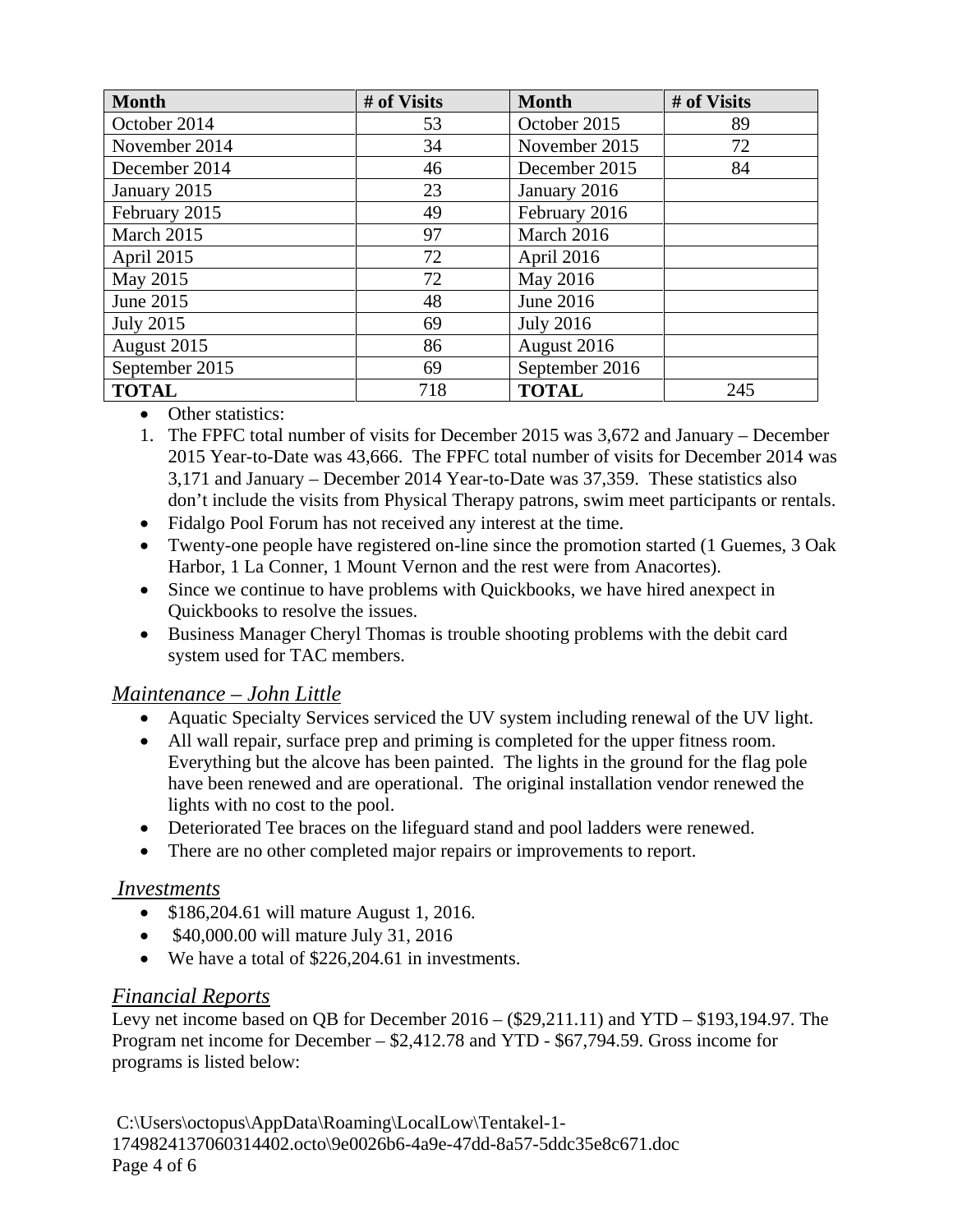|                       | DEPARTMENT FISCAL YEAR DECEMBERDECEMBERDECEMBERDECEMBER |          |                 |          |                 |
|-----------------------|---------------------------------------------------------|----------|-----------------|----------|-----------------|
|                       |                                                         | 2015     | <b>YTD 2015</b> | 2014     | <b>YTD 2014</b> |
| Aquatics              | Jan $1 - Dec 31$                                        | \$14,440 | \$184,631       | \$18,423 | \$186,889       |
| <b>Swim Lessons</b>   | Jan $1 - Dec 31$                                        | \$4,131  | \$80,911        | \$3,742  | \$67.533        |
| <b>Youth Aquatics</b> | Sept $1 - Aug\ 31$                                      | \$7,797  | \$32,374        | \$7,847  | \$33,944        |
| <b>Fitness Center</b> | Jan $1 - Dec 31$                                        | \$5,517  | \$64,753        | \$4,986  | \$35,717        |

# *Old Business*

## • **Landscaping**

Chair Cheryl Thomas stated that the Landscaping Committee sat down with Molly Maguire and refined the plan to include fencing, a redesigned walkway and plant recommendations. It will cost about \$5,600 out of the \$9,000 we have budgeted. John Little will check into the lighting in that area.

## • **Master Capital Improvement Plan (MCIP) Committee**

Commissioner Jeremy McNett stated that the following next steps were determined by the Committee:

- Marilyn Stadler will complete a fact sheet and survey with a new section named "Physical Plant". This latter section includes information about current systems that need modernized.
- Executive Director Marilyn Stadler read a letter to the editor that appeared in Anacortes American on January 27, 2016. The letter was titled "City has questionable funding priorities". The author questions why should 1.3 million dollars be spent on obtaining the GEMS property when…"The pool doesn't need more fixing, it needs replacing." This brings up two points about the pool. The first is that some people still believe that the pool is City owned when it is its own entity. The second voiced the author's opinion that the pool needs replaced. The Committee decided that we need to write a letter to the editor clarifying that Fidalgo Pool and Fitness Center is not City owned, and how we are reaching out to determine the community's needs in regard to the pool. Christine Mathes and Marilyn Stadler will write the letter to the editor.
- Commissioner McNett stated that he will put together a subcommittee to tour Snohomish Aquatic Center and Western Washington Athletic Center
- Once the fact sheet is completed, outreach can be initiated by the Committee to educate individuals in the community about what we are doing.
- Commissioner Larson and John Little, Maintenance Manager will determine if we can find someone to conduct an assessment of the building, offer recommendations for updating it and document how this would improve efficiency.
- Next meeting of the MCIP is Tuesday, March 1, 2016, 5 pm in the pool's conference room.

# • **Assistant Aquatic and Fitness Manager Position**

We received three applications for the Assistant Aquatic and Fitness Manager Position. The Interviewing Committee decided to solicit the job in the Anacortes American and the Clamdigger to see if we could find more candidates.

C:\Users\octopus\AppData\Roaming\LocalLow\Tentakel-1- 1749824137060314402.octo\9e0026b6-4a9e-47dd-8a57-5ddc35e8c671.doc Page 5 of 6